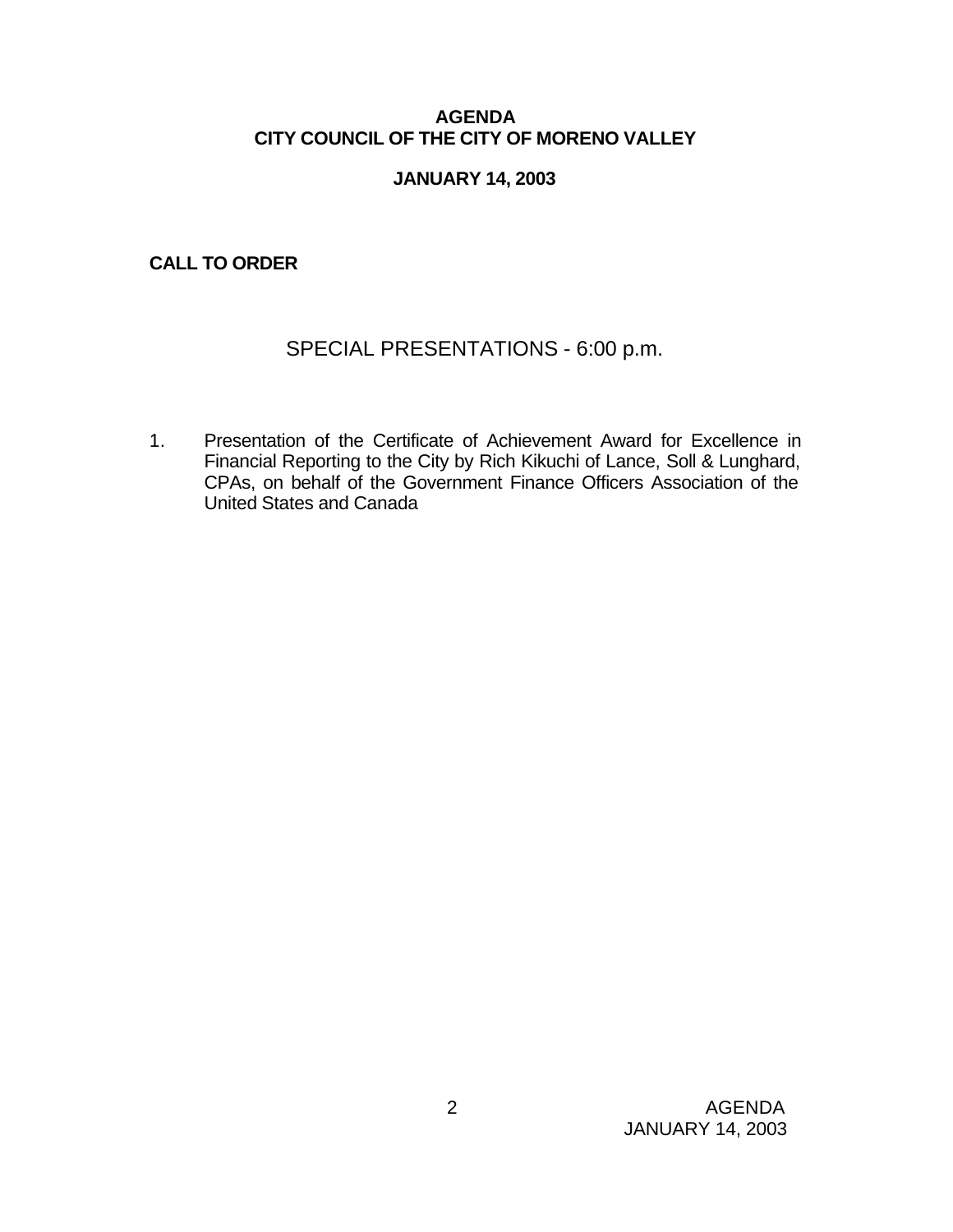### **AGENDA JOINT MEETING OF THE CITY COUNCIL OF THE CITY OF MORENO VALLEY MORENO VALLEY COMMUNITY SERVICES DISTRICT COMMUNITY REDEVELOPMENT AGENCY OF THE CITY OF MORENO VALLEY**

### **REGULAR MEETING - 6:30 P.M. JANUARY 14, 2003**

**CALL TO ORDER** (Joint Meeting of the City Council of the City of Moreno Valley, Moreno Valley Community Services District and the Community Redevelopment Agency of the City of Moreno Valley - actions taken at the Joint Meeting are those of the Agency indicated on each Agenda item)

### **PLEDGE OF ALLEGIANCE**

**INVOCATION** – Dr. Dale Lacquement, Faith Southern Baptist Church

### **ROLL CALL**

### **INTRODUCTIONS**

PUBLIC COMMENTS **ON MATTERS ON THE AGENDA** WILL BE TAKEN UP AS THE ITEM IS CALLED FOR BUSINESS, BETWEEN STAFF'S REPORT AND CITY COUNCIL DELIBERATION (SPEAKER SLIPS MAY BE TURNED IN UNTIL THE ITEM IS CALLED FOR BUSINESS.) Those wishing to speak should submit a BLUE speaker slip to the Bailiff. There is a three-minute limit per person.

All remarks and questions shall be addressed to the presiding officer or to the City Council and not to any individual Council member, staff member or other person.

PUBLIC COMMENTS **ON MATTERS NOT ON THE AGENDA** UNDER THE JURISDICTION OF THE CITY COUNCIL WILL BE HEARD PRIOR TO CITY COUNCIL REPORTS AND CLOSING COMMENTS. IN THE EVENT THAT THE AGENDA ITEM FOR SUCH PUBLIC COMMENTS HAS NOT BEEN CALLED BY 10:00 P.M., IT SHALL BE CALLED AS THE NEXT ITEM OF BUSINESS FOLLOWING THE CONCLUSION OF ANY ITEM BEING HEARD AT 10:00 P.M. Those wishing to speak should submit a PINK speaker slip to the Bailiff. There is a three-minute limit per person.

All remarks and questions shall be addressed to the presiding officer or to the City Council and not to any individual Council member, staff member or other person.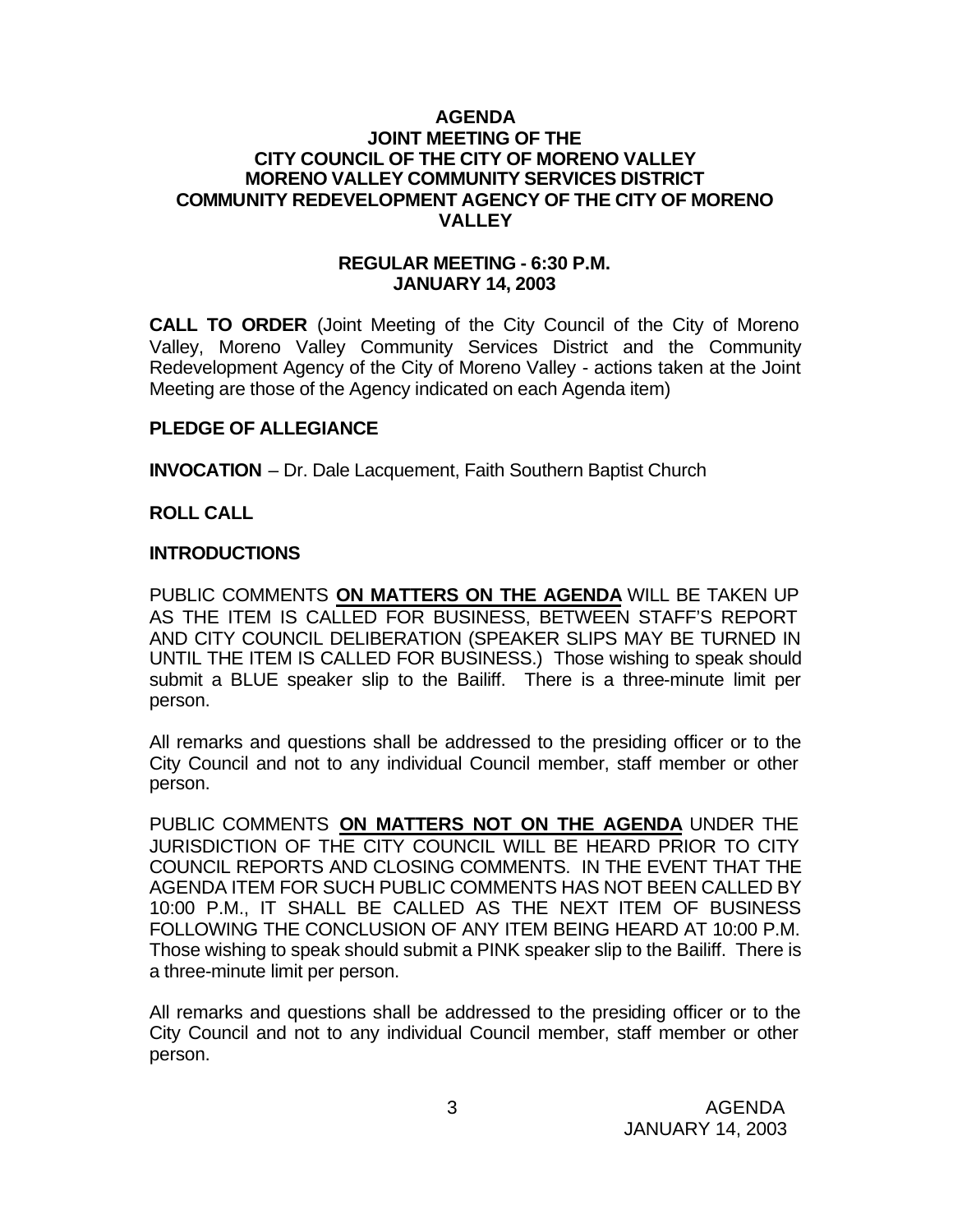## **JOINT CONSENT CALENDARS (SECTIONS A-C) OF THE CITY COUNCIL OF THE CITY OF MORENO VALLEY, MORENO VALLEY COMMUNITY SERVICES DISTRICT, COMMUNITY REDEVELOPMENT AGENCY OF THE CITY OF MORENO VALLEY, AND THE MORENO VALLEY PUBLIC FACILITIES FINANCING CORPORATION**

All items listed under the Consent Calendars, Sections A, B, and C, are considered to be routine and non-controversial, and may be enacted by one motion unless a member of the Council, Community Services District, or Redevelopment Agency requests that an item be removed for separate action. The motion to adopt the Consent Calendars is deemed to be a separate motion by each Agency and shall be so recorded by the City Clerk. Items withdrawn for report/discussion will be heard after public hearing items.

## **A. CONSENT CALENDAR** - **CITY COUNCIL**

- A1. ORDINANCES FIRST READING BY TITLE ONLY Recommendation: Waive reading of all Ordinance Introductions and read by title only.
- A2. MINUTES REGULAR MEETING OF DECEMBER 10, 2002 (Report of: City Clerk) Recommendation: Approve as submitted.
- A3. EXTENSION OF EASTERN MUNICIPAL WATER DISTRICT WATER/SEWER REIMBURSEMENT AGREEMENT FOR COMMUNITY FACILITIES DISTRICT NO. 3 (AUTO MALL REFINANCING) (Report of: Director of Public Works/City Engineer) Recommendation: Approve the Addendum to the Standard Water and/or Sewer Facilities and Service Agreement (Extension Agreement) by and between the Moreno Valley CFD No. 3 (Auto Mall Refinancing) and Eastern Municipal Water District (EMWD) to serve the Nason Street Sewer project and authorize the Mayor to execute the Extension Agreement with EMWD.
- A4. EXTENSION OF EASTERN MUNICIPAL WATER DISTRICT WATER/SEWER REIMBURSEMENT AGREEMENTS (Report of: Director of Public Works/City Engineer) Recommendation: Approve the Addendum to the Standard Water and/or Sewer Facilities and Service Agreement (Extension Agreement – Attachment A) By and Between the City of Moreno Valley and Eastern Municipal Water District (EMWD) to serve the Moreno Valley Facilities District No. 3 (M.V.F.D. No. 3) (Besteel Project) and authorize the Mayor to execute the Extension Agreement with EMWD.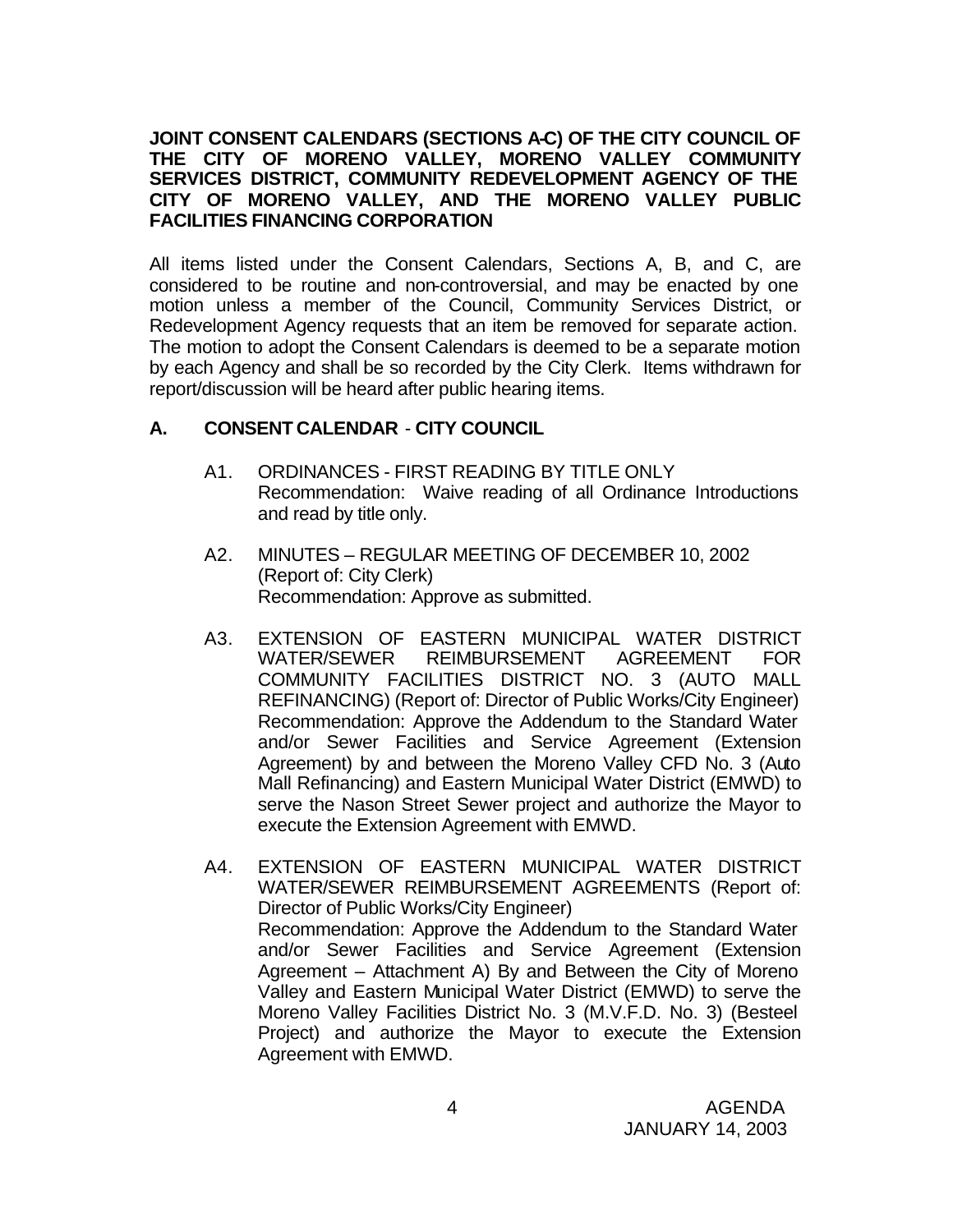- A5. REQUEST ADOPTION OF PLANS AND SPECIFICATIONS AND AUTHORIZATION TO ADVERTISE FOR CONSTRUCTION BIDS FOR THE TRAFFIC SIGNAL AT COLLEGE PARK FIRE STATION NO. 91, PROJECT NO. 02-4372540 (II) (Report of: Director of Public Works/City Engineer) Recommendation: Adopt the plans and specifications on file in the office of the Public Works Director and authorize the City Clerk to advertise the project for construction bids.
- A6. RESOLUTION NO. 2003-02, APPROVE AND AUTHORIZE EXECUTION OF PROGRAM SUPPLEMENT AGREEMENT NO. M015, TO THE ADMINISTERING AGENCY-STATE AGREEMENT FOR FEDERAL-AID PROJECT NO. 08-5441 FOR THE ROADWAY REHABILITATION OF IRONWOOD AVENUE FROM BARCLAY DRIVE TO PIGEON PASS ROAD (CITY PROJECT NO. 99-25654) (Report of: Director of Public Works/City Engineer) Recommendation: Adopt Resolution No. 2003-02, and approve Program Supplement Agreement No. M015, to the Administering Agency-State Agreement for Federal-Aid Project No. 08-5441 for the roadway rehabilitation of Ironwood Avenue from Barclay Drive to Pigeon Pass Road and authorize the Mayor to execute Program Supplement No. M015.

### Resolution No. 2003-02

A Resolution of the City Council of the City of Moreno Valley, California, Approving and Authorizing Execution of Program Supplement No. M015 to Administering Agency-State Agreement No. 08-5441 for Federal Aid Projects Between the State of California, Acting By and Through the Department of Transportation, and the City of Moreno Valley

A7. TEMPORARILY INCREASE POLICE PATROL HOURS (Report of: Chief of Police)

Recommendation: Add 3,120 overtime hours to MVPD patrol division's remaining budget for FY02/03 starting January 2003. The additional hours are needed to help achieve our goals of suppressing crime and will be subject to review by the Chief of Police and City Manager after the first 90 days. It is also recommended that the City Council transfer funds in the amount of \$146,110 from the Fire Department's FY02/03 budget in Acct. #133-65110-6251.252 to the MVPD FY02/03 budget in Acct. #10- 62210-6291.292 to fund the 3,120 overtime hours.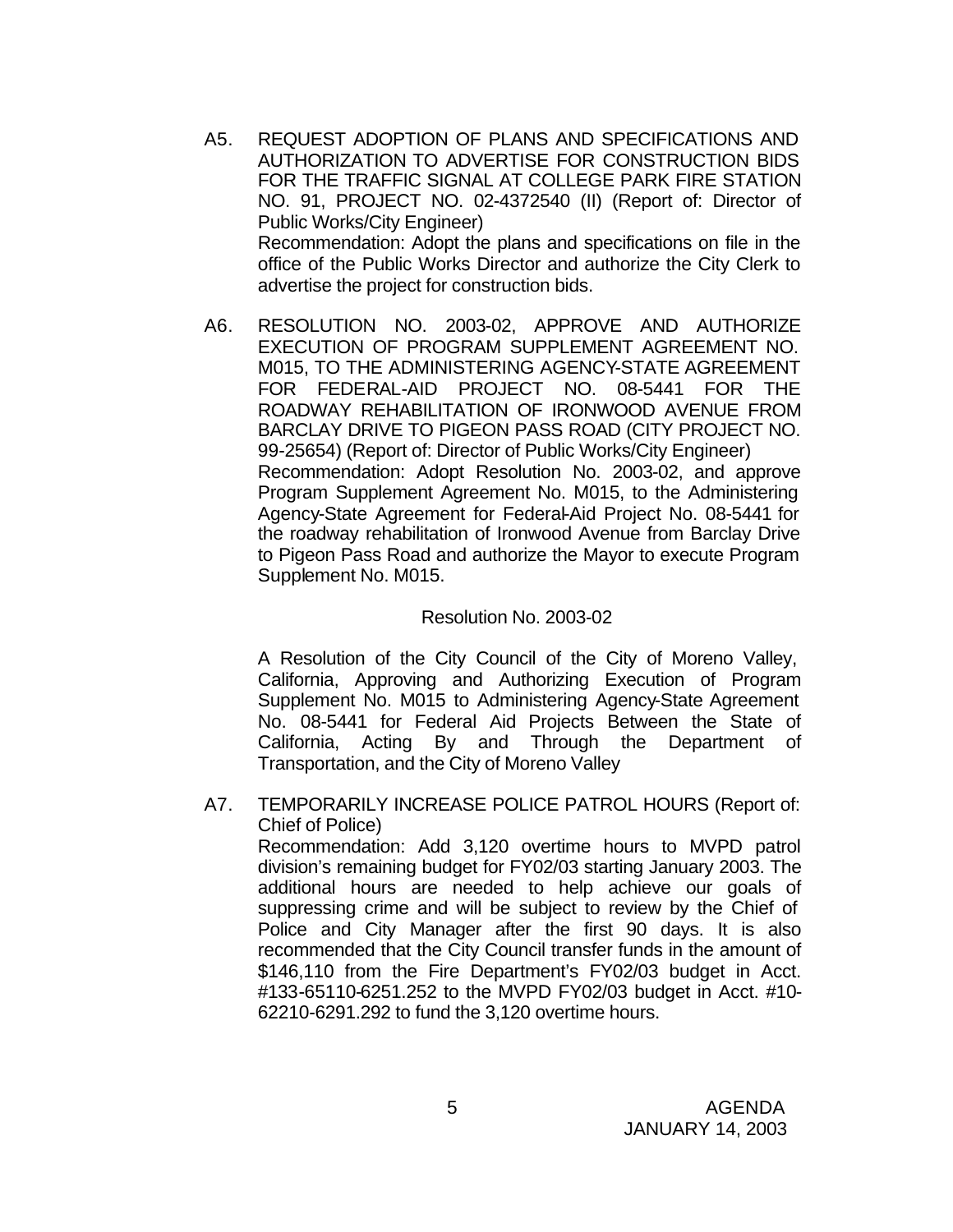- A8. APPROVE THE BALLOT FOR AN INCREASE IN STREET LIGHTING CHARGE AFFECTING ASSESSOR PARCEL NUMBER 291-250-005-4 (COTTONWOOD GOLF CENTER) LOCATED WITHIN THE EDGEMONT COMMUNITY SERVICES DISTRICT (Report of: Director of Public Works/City Engineer) Recommendation: Review the letter, notice and mail ballot as submitted by the Edgemont Community Services District (ECSD) for the purpose of balloting (voting) on an "increase in charge/assessment for street lighting charge" affecting city owned property, Assessor's Parcel Number (APN) 291-250-005-4, Cottonwood Golf Center, located within Zone 7 of ECSD; exercise the option to ballot (vote) to approve (Yes) the proposed increase in charge/assessment to continue providing street lighting services, as submitted by the ECSD for Fiscal Year (FY) 2003-2004; and authorize the City Manager to mark the ballot as approved (Yes) and sign on behalf of the City of Moreno Valley as the record owner of property.
- A9. 2001-02 REPORT ON DEVELOPMENT IMPACT FEES (Report of: Director of Finance/City Treasurer) Recommendation: Approve and accept the Annual Report on Development Impact Fees in compliance with California Government Code Section 66006; and approve the finding that staff has demonstrated a continuing need to hold unexpended development impact fees.
- A10. REQUEST FOR SUPPLEMENTAL APPROPRIATION OF FUNDS FOR PURCHASE OF TEN ADDITIONAL BATTERY BACKUP SYSTEM COMPONENTS – PROJECT NO. 02-12567322 (Report of: Director of Public Works/City Engineer) Recommendation: Authorize \$45,000 supplemental appropriation of funds from the unreserved, undesignated fund balance of the Gas Tax Fund, to fund the initial cost of ten additional grant funded locations for the Battery Backup System (BBS) retrofit program. The City shall be reimbursed by a California Energy Commission (CEC) grant for this expenditure; authorize the Finance Director to create a new Gas Tax Fund Capital Expenditure Account and transfer \$45,000 from the unreserved, undesignated fund balance of the Gas Tax Fund into the new Gas Tax Fund Capital Expenditure Account; and authorize the issuance of a Purchase Order to the U.S. Traffic Corporation in the amount of \$115,000, which includes the purchase amount plus 10% contingency (Account No. 125.67322.7400 and a new Gas Tax Fund Capital Expenditure Account to be determined)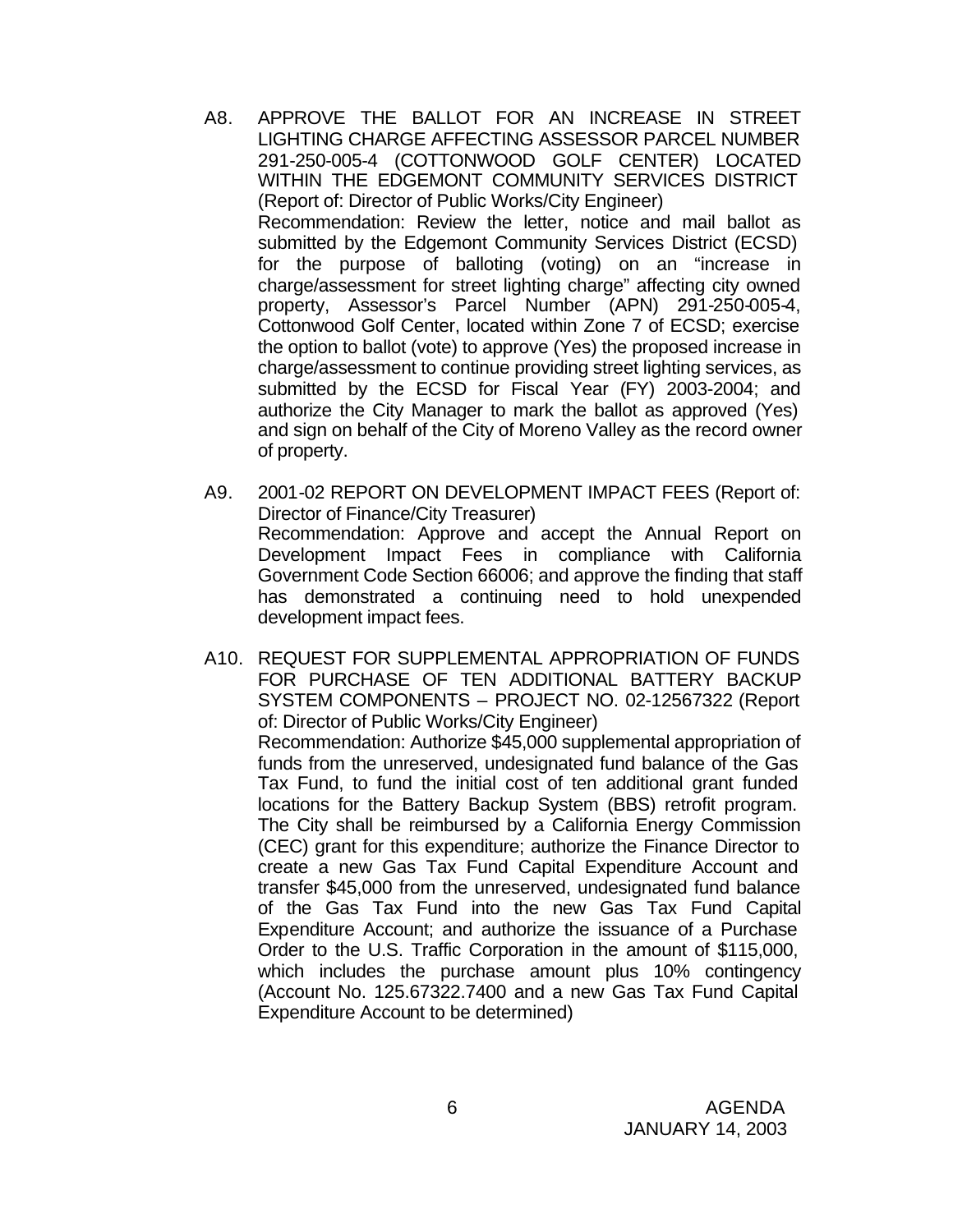A11. COOPERATIVE AGREEMENT FOR COST SHARING OF STAFF AT COLLEGE PARK FIRE STATION # 91 (Report of: Interim Fire Chief)

Recommendation: Approve a cooperative agreement for cost sharing of three Fire Captains, among the City of Moreno Valley, City of Perris and Riverside County.

A12. MEMORANDUM OF UNDERSTANDING BETWEEN THE CITY AND THE ENERGY COALITION (Report of: Assistant City Manager)

Recommendation: Adopt Resolution No. 2003-04 to enter into a Memorandum of Understanding with the Energy Coalition, a nonprofit organization; approve the Memorandum of Understanding with the California Energy Coalition to enter into the Six Cities Project and authorize the City Manager to execute the Memorandum of Understanding on behalf of the City.

### Resolution No. 2003-04

A Resolution of the City Council of the City of Moreno Valley, California, to Collaborate With the Energy Coalition as Part of the Six Cities Energy Project

A13. ADOPT RESOLUTION NO. 2003-01 RATIFYING THE ACTIONS TAKEN BY THE DIRECTOR OF EMERGENCY SERVICES ON JANUARY 7, 2003, IN PROCLAIMING A LOCAL EMERGENCY RESULTING FROM AN INTENSE WIND STORM IN THE CITY OF MORENO VALLEY (Report of: City Manager)

#### Resolution No. 2003-01

A Resolution of the City Council of the City of Moreno Valley, California, Ratifying the Actions Taken by the Director of Emergency Services on January 7, 2003, in Proclaiming a Local Emergency Resulting from an Intense Wind Storm in the City of Moreno Valley

### **B. CONSENT CALENDAR** - **COMMUNITY SERVICES DISTRICT**

- B1. ORDINANCES FIRST READING BY TITLE ONLY Recommendation: Waive reading of all Ordinance Introductions and read by title only.
- B2. MINUTES REGULAR MEETING OF DECEMBER 10, 2002 (Report of: City Clerk) Recommendation: Approve as submitted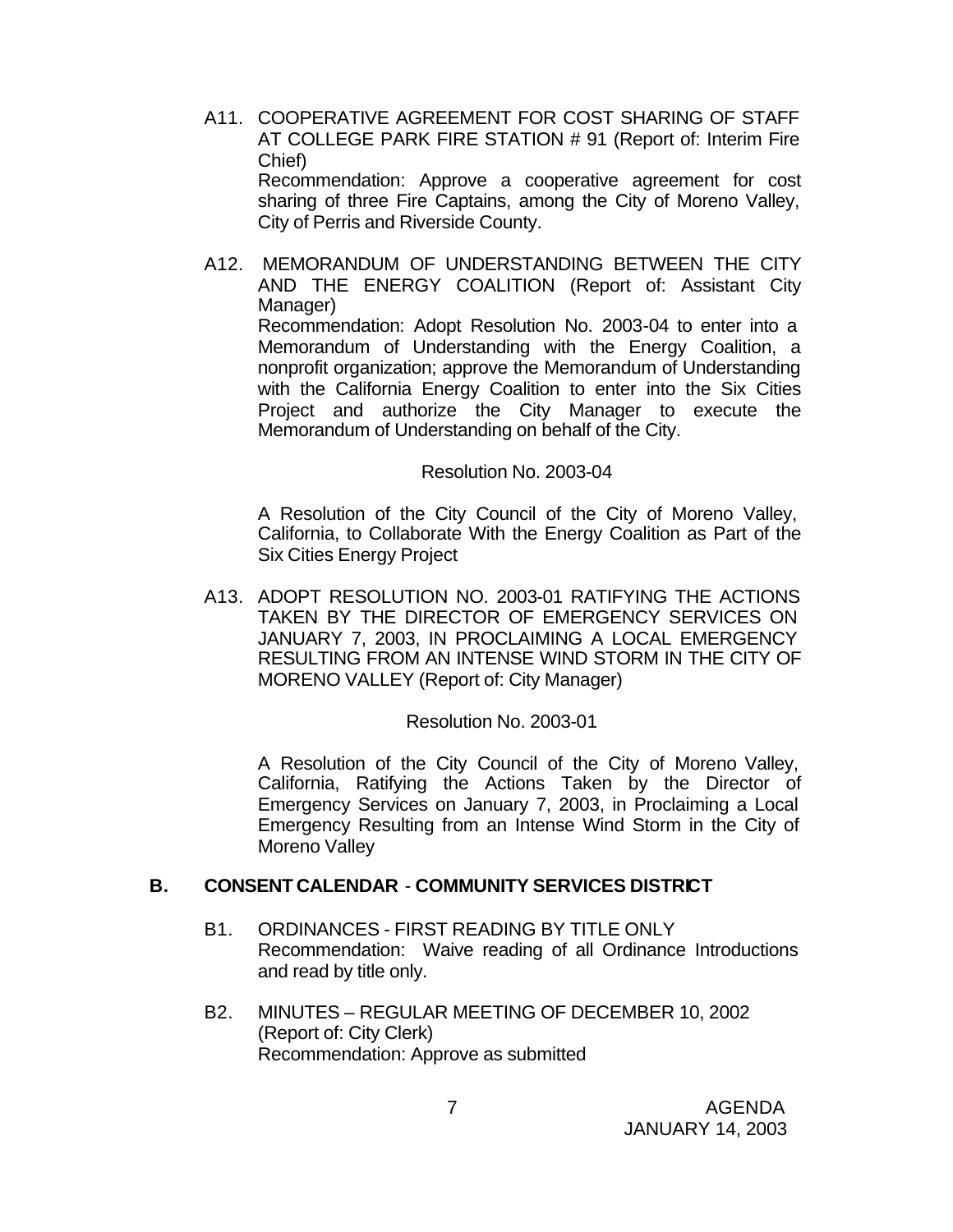## **C. CONSENT CALENDAR** - **COMMUNITY REDEVELOPMENT AGENCY**

- C1. ORDINANCES FIRST READING BY TITLE ONLY Recommendation: Waive reading of all Ordinance Introductions and read by title only.
- C2. MINUTES REGULAR MEETING OF DECEMBER 10, 2002 (Report of: City Clerk) Recommendation: Approve as submitted

## **D. PUBLIC HEARINGS**

Questions or comments from the public on a Public Hearing matter are limited to five minutes per individual and must pertain to the subject under consideration.

Those wishing to speak should complete and submit a GOLDENROD speaker slip to the Bailiff.

- D1. PUBLIC HEARING FOR INCLUSION OF TRACT 22889 (AND ALL AFFECTED PHASES) INTO THE COMMUNITY SERVICES ZONE B (RESIDENTIAL STREET LIGHTING) AND D (PARKWAY LANDSCAPE MAINTENANCE PROGRAMS) (Report of: Director of Public Works/City Engineer) Recommendation: That the Mayor and City Council, acting in their respective capacities as President and Members of the Board of Directors of the Moreno Valley Community Services District (CSD):
	- 1. Tabulate the mail ballots for each CSD Zone B and CSD Zone D;
	- 2. Verify and accept the results of each mail ballot proceeding as identified on the Official Tally Sheet and Assessor Parcel Number (APN) listing;
	- 3. Receive and file with the City Clerk the accepted Official Tally Sheet and APN listing; and,
	- 4. Authorize and impose the CSD Zones B and D charge.
- D2. CDBG AND HOME PROGRAM OBJECTIVES AND POLICIES FOR FISCAL YEAR 2003/04 (Report of: Director of Community and Economic Development) Recommendation: That the City Council:
	- 1. Conduct a public hearing to allow the public an opportunity to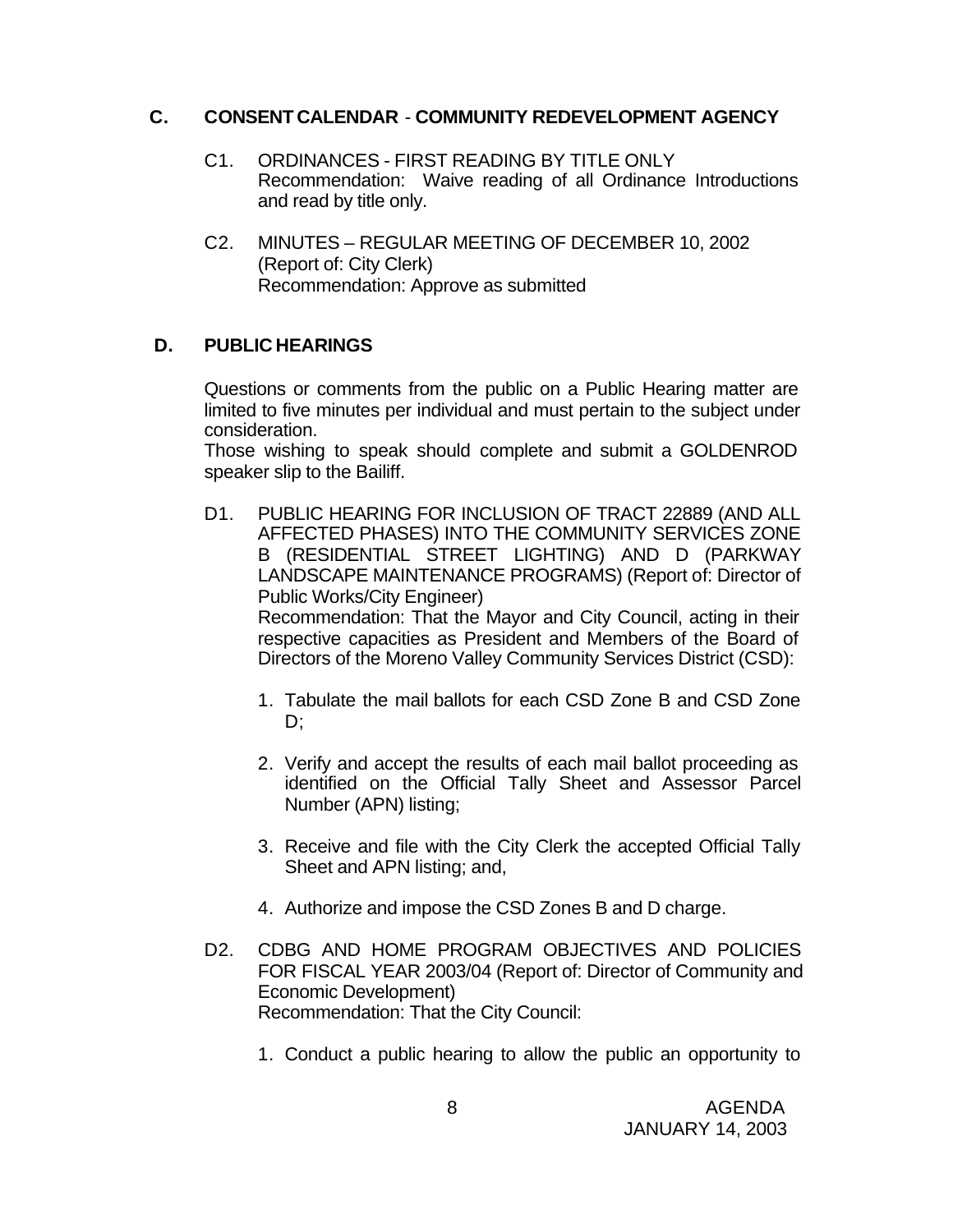comment on the needs of the low and moderate income residents and areas; and

- 2. Approve CDBG & HOME Program Objectives and Policies for the 2003-2004 Program Year.
- D3. A PUBLIC HEARING ON THE PLANNING COMMISSION'S OCTOBER 24, 2002 APPROVAL RECOMMENDATION OF PA96- 0087 A MUNICIPAL CODE AMENDMENT REGARDING LANDSCAPE REQUIREMENTS CITYWIDE (Report of: Director of Community and Economic Development) Recommendation: Conduct a public hearing for review of the action taken by the Planning Commission recommending approval to amend the Municipal Code to add Section 9.17 Landscape Requirements, amend related Sections, and repeal the current "City of Moreno Valley Landscape Development Guidelines and Specifications":
	- 1. Recognize that the proposal qualifies as an exemption pursuant to the California Environmental Quality Act (CEQA) Guidelines Section 15061; and
	- 2. Introduce Ordinance No. 616.

#### Ordinance No. 616

 An Ordinance of the City Council of the City of Moreno Valley, California, Amending Title 9 of the Moreno Valley Municipal Code by Amending Chapters 9.03, 9.04, 9.05, 9.07, 9.08, 9.09, 9.11, 9.13 and 9.16, Adding a New Chapter 9.17 Regarding Landscape Requirements; and Repealing Ordinance No. 247, "City of Moreno Valley Landscape Development Guidelines and Specifications"

### **E. ITEMS REMOVED FROM CONSENT CALENDARS FOR DISCUSSION OR SEPARATE ACTION**

#### **F. REPORTS**

F1. REPORT TO CONSIDER PUBLIC COMMENTS REGARDING MAIL BALLOT PROCEEDING FOR COMMUNITY SERVICES DISTRICT ZONE B (RESIDENTIAL STREET LIGHTING) AND ZONE D (PARKWAY LANDSCAPE MAINTENANCE) - TENTATIVE TRACT 29038 (AND ALL AFFECTED PHASES)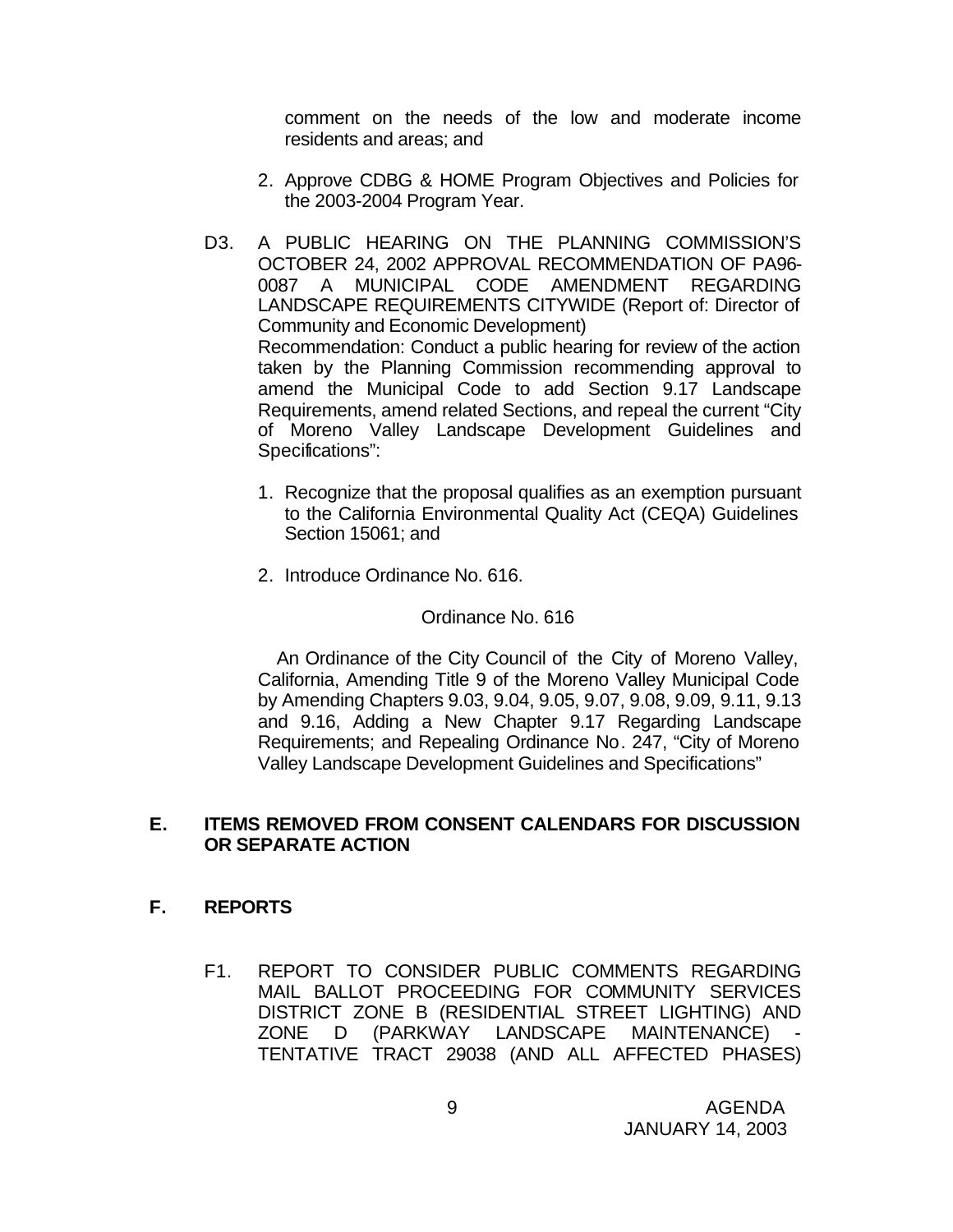(Report of: Director of Public Works/City Engineer)

Recommendation: That the City Council acting in their respective capacities as President and Members of the Board of Directors of the Moreno Valley Community Services District (CSD), accept public comments regarding the proposed inclusion of Tentative Tract 29038 (and all affected phases) into the CSD Zones B (Residential Street Lighting) and Zone D (Parkway Landscape Maintenance) programs and the annual service charge.

- F2. REPORT TO CONSIDER PUBLIC COMMENTS REGARDING MAIL BALLOT PROCEEDING FOR COMMUNITY SERVICES DISTRICT ZONE B (RESIDENTIAL STREET LIGHTING) - TENTATIVE TRACT 30527 (AND ALL AFFECTED PHASES) (Report of: Director of Public Works/City Engineer) Recommendation: That the City Council, acting in their respective capacities as President and Members of the Board of Directors of the Moreno Valley Community Services District (CSD), accept public comments regarding the proposed inclusion of Tentative Tract 3027 (and all affected phases) into the CSD Zone B (Residential Street Lighting) program and the annual service charge.
- F3. AN ORDINANCE OF THE CITY OF MORENO VALLEY, CALIFORNIA, REPEALING AND REENACTING CHAPTER 14.20 OF TITLE 14 OF THE CITY OF MORENO VALLEY MUNICIPAL CODE, RELATING TO NEWSRACKS (Report of: City Attorney) Recommendation:
	- 1. Adopt Resolution No. 2003-03; and

### Resolution No. 2003-03

A Resolution of the City Council of the City of Moreno Valley, California, Adopting A Negative Declaration Regarding An Ordinance of the City Council of the City of Moreno Valley, California, Repealing and Reenacting Chapter 14.20 of Title 14 of the City of Moreno Valley Municipal Code, Relating to **Newsracks** 

2. Introduce Ordinance No. 617

Ordinance No. 617

An Ordinance of the City Council of the City of Moreno Valley, California, Repealing and Reenacting Chapter 14.20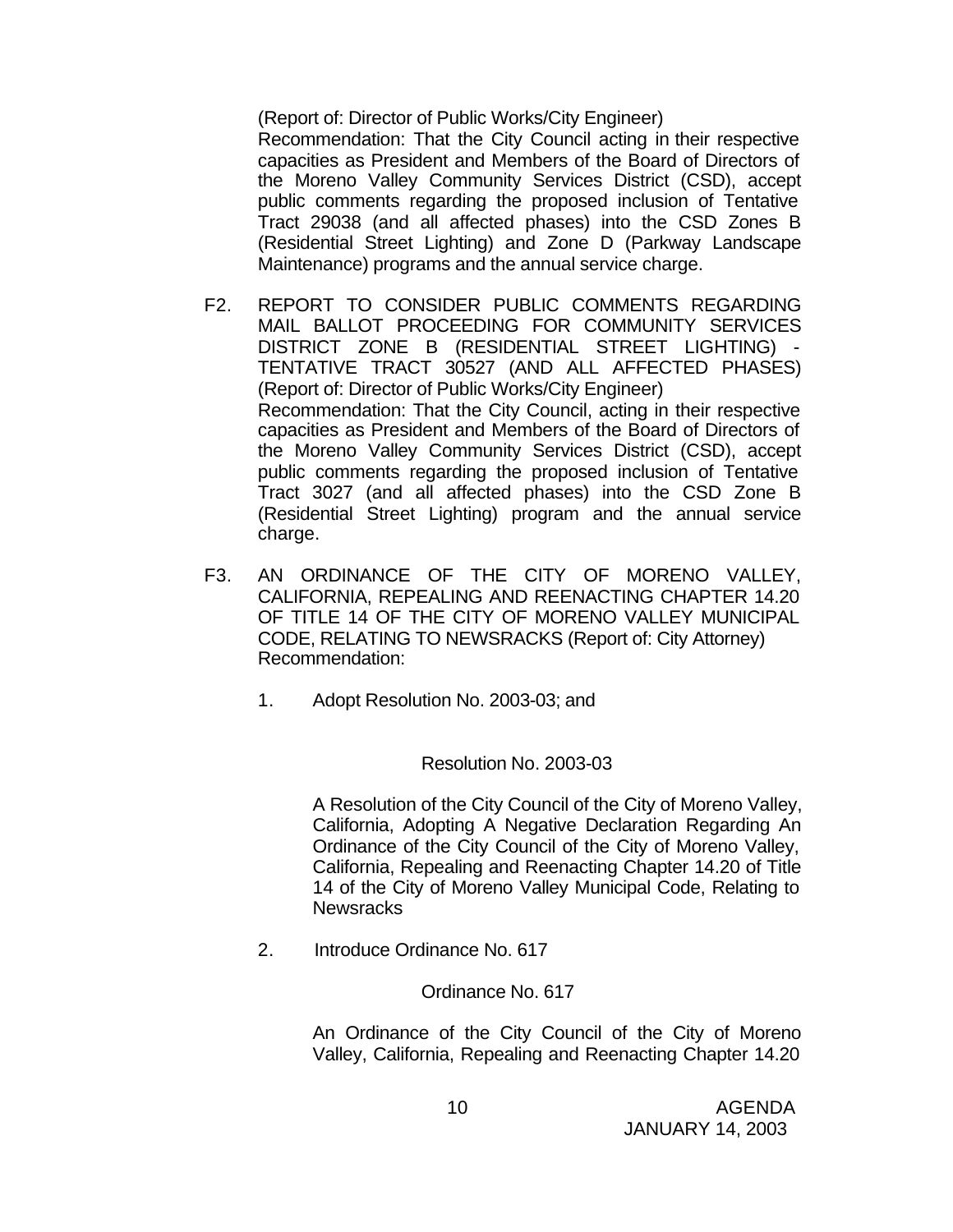of Title 14 of the City of Moreno Valley, Relating to **Newsracks** 

- F4. TRACT IDENTIFICATION SIGNAGE (Report of: Director of Public Works/City Engineer) Recommendation: That the City Council implement a program requiring:
	- 1. Code Compliance to notify property owners when a sign affixed to their wall is in need of repair. The notice will inform the property owner that they should repair the sign within 30 days. They will then have the option to either remove the sign themselves or the City will remove the sign at no expense to the property owner; and
	- 2. Tract signs that are an element of the landscape amenity (attached to walls or free standing monuments) that are within CSD Zone D or Zone E will be maintained as a function of a landscape maintenance contract on an as needed basis. This function will be provided until it becomes cost prohibitive and then the sign will be removed. Code compliance would notify property owners when a sign affixed to their wall is in need of repair.
- F5(a). RESOURCE INCREASES TO ADJUST TO SUSTAINED INCREASED SERVICE DEMAND IN DEVELOPMENT SERVICES: COMMUNITY & ECONOMIC DEVELOPMENT, BUILDING & SAFETY, CODE COMPLIANCE, AND PLANNING DIVISIONS (Report of: Community and Economic Development Director)

 That the City Council appropriate funds in the FY 2002-03 budget for the requested additional resources based upon an increase in Development Services Activities:

- 1) Planning Division: 1 Associate Planner, 1 Planning **Technician**
- 2) Building & Safety Division: 1 Building Inspector II, 1 Permit Technician
- 3) Code Compliance Division: Reclassification of Business License Officer, 1 additional workstation
- F5(b). RESOURCE INCREASES TO ADJUST TO SUSTAINED INCREASED SERVICE DEMAND IN DEVELOPMENT SERVICES: LAND DEVELOPMENT DIVISION, PUBLIC WORKS DEPARTMENT (Report of: Public Works Director/City Engineer) Recommendation: That the City Council: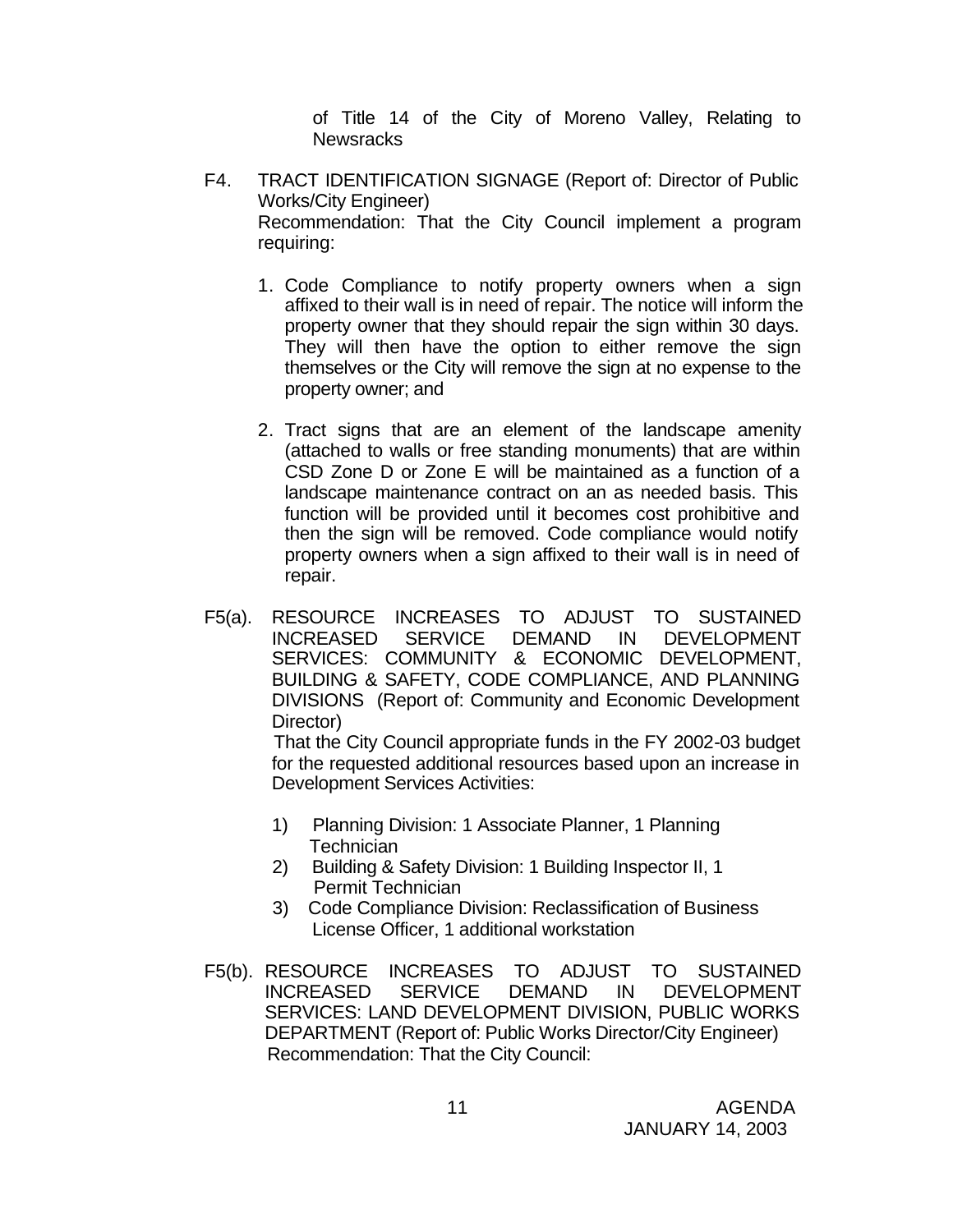- 1. Approve the addition of positions and the immediate hiring in the Land Development Division of one (1) Senior Civil Engineer, one (1) Management Analyst I and one (1) Office Assistant I; and
- 2. Appropriate \$62,084 for Public Works Land Development personnel services for the remainder of fiscal year 2002/03 to Public Works Land Development Administration in Program 523
- F6. APPOINTMENTS TO THE PLANNING COMMISSION (Report of: City Clerk) Recommendation: That the City Council:
	- 1. Review the ballot (to be provided by the City Clerk) for the appointments to the Planning Commission and mark your choices where appropriate;
	- 2. Appoint three (3) members for a term expiring January 1, 2007;
	- 3. If the appointments are not made, authorize the City Clerk to renotice the positions as vacant.
- F7. AUTHORIZATION TO CLOSE PUBLIC STREETS FOR THE BLACK HISTORY CELEBRATION FESTIVITIES ON SATURDAY, FEBRUARY 8, 2003 AND REQUEST FOR SPONSORSHIP AND WAIVER OF FEES FOR THE BLACK HISTORY CELEBRATION (Report of: Director of Parks and Recreation) Recommendation: That the Mayor and City Council acting in their capacity as President and Board of Directors for the Moreno Valley Community Services District, approve the following:
	- 1. Approve the request from the Multicultural Civic Association (MCA) to sponsor and waive fees for the Black History Celebration;
	- 2. Authorize the closure of the following streets between the hours of 7:00 a.m. and 12:00 noon for the purpose of conducting the Black History Celebration Parade scheduled to take place on Saturday, February 8, 2003:
	- a. Frederick Street between Cottonwood Avenue and TownGate **Boulevard**
	- b. TownGate Boulevard between Frederick Street, Eucalyptus Avenue and Heritage Way
	- c. Cottonwood Avenue between Vought Street and Graham **Street**
	- d. Eucalyptus Avenue between Pan Am Boulevard and Kochi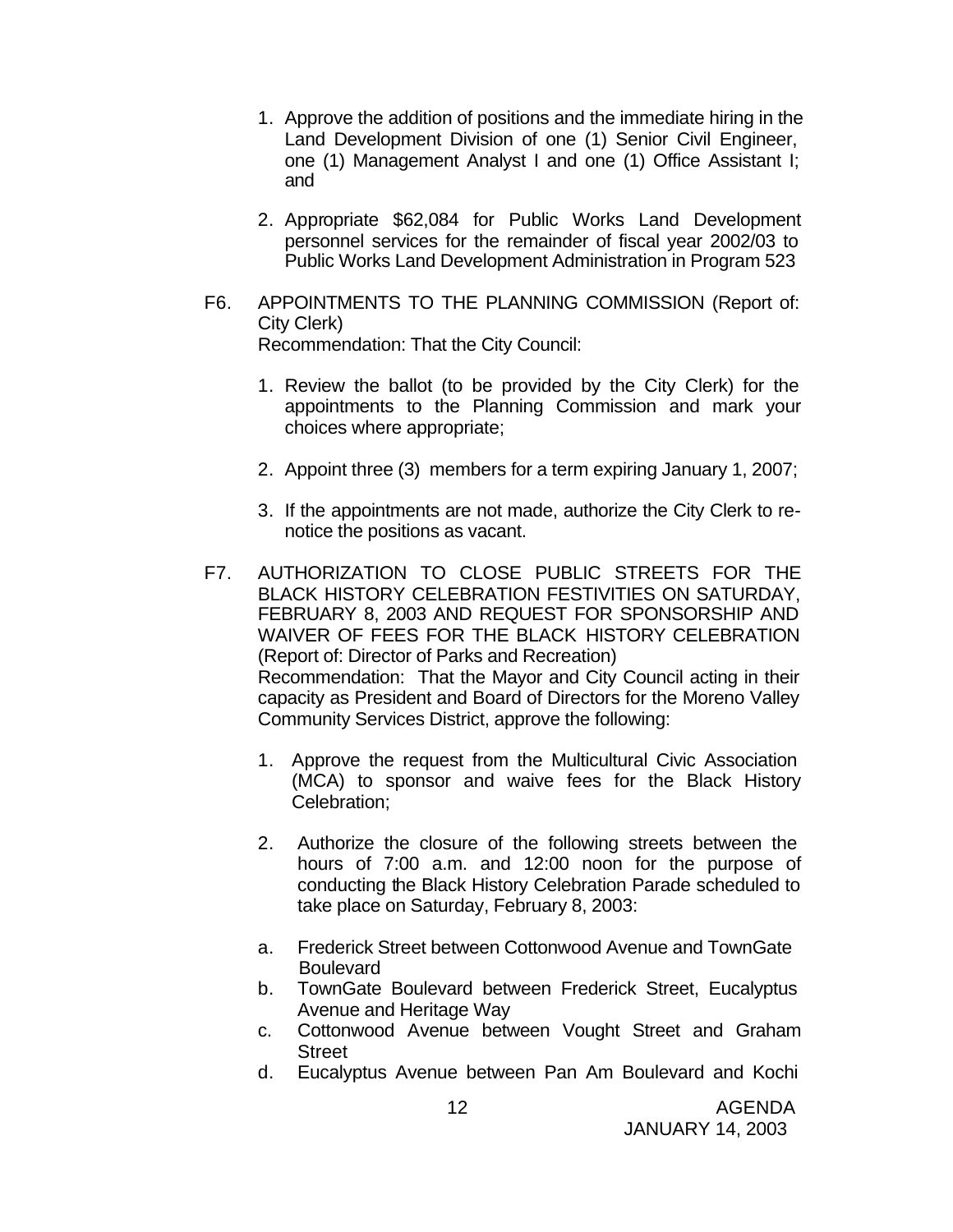Drive

- e. Dracaea Avenue between Oak Dell Street and Kochi Drive
- f. Atlantic Circle east of Frederick Street
- g. Brabham Street between Frederick Street and Andretti Street
- h. TownGate Boulevard between Frederick Street and Heritage Way
- 3. Appropriate \$9,280 from Zone A Fund balance account #161.77310, to be utilized for city services for the Black History Celebration, appropriating this amount annually as part of the budget process; and
- 4. Approve the requirement of special event insurance and the \$300 refundable security deposit for the use of the festival site at Community Park and use of the mobile stage unit for this event to be provided by the MCA.
- 5. Require the MCA to obtain approval in writing from the property owners of the staging and destaging areas and issue formal notification to those businesses and residents affected by the parade.
- F8. STATE AND FEDERAL LEGISLATIVE ADVOCACY PRIORITIES (Report of: Assistant City Manager) Recommendation: That the City Council approve the State/Federal Legislative Advocacy Priorities Policy.
- F9. LEGISLATIVE UPDATE (Report of Assistant City Manager) Recommendation: Receive and file the Legislative Status report.
- F10. CITY MANAGER'S REPORT (Informational Oral Presentation not for Council action)

## **G. LEGISLATIVE ACTIONS**

ORDINANCES - 1ST READING AND INTRODUCTION – NONE

ORDINANCES - 2ND READING AND ADOPTION

G1. ADOPTION OF ORDINANCE NO. 615, AN ORDINANCE OF THE CITY COUNCIL OF THE CITY OF MORENO VALLEY, CALIFORNIA, AMENDING SECTION 12.20.020 OF CHAPTER 12.20 OF THE CITY OF MORENO VALLEY MUNICIPAL CODE RELATING TO A PRIMA FACIE SPEED LIMIT FOR CERTAIN STREETS (RECEIVED FIRST READING AND INTRODUCTION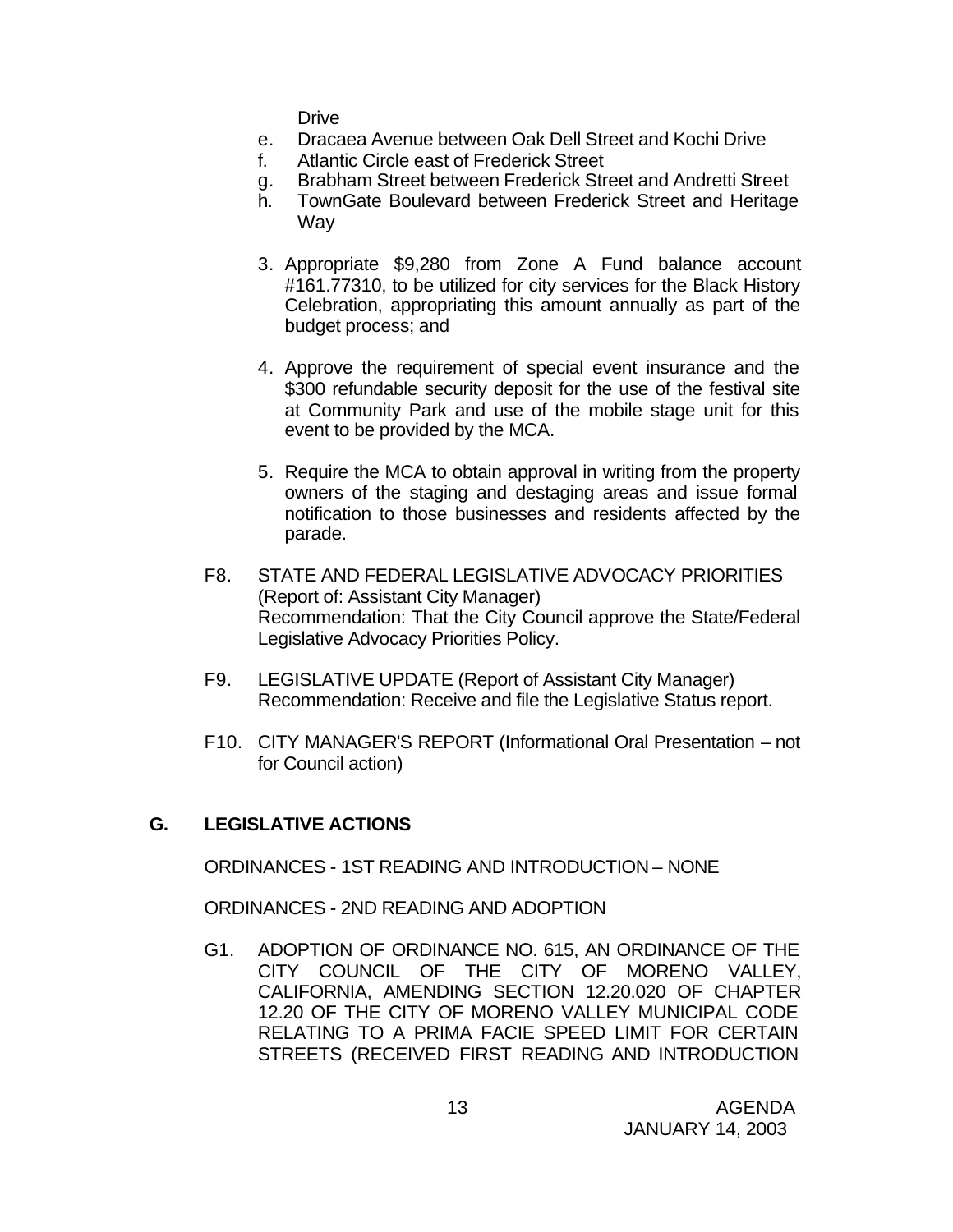ON DECEMBER 10, 2002 ON A 5-0 VOTE) (Report of: Director of Public Works/City Engineer)

Recommendation: Adopt Ordinance No. 615.

Ordinance No. 615

An Ordinance of the City Council of the City of Moreno Valley, California, Amending Section 12.20.020 of Chapter 12.20 of the City of Moreno Valley Municipal Code Relating to a Prima Facie Speed Limit for Certain Streets

G2. ADOPTION OF ORDINANCE NO. CSD 32, AN ORDINANCE OF THE MORENO VALLEY COMMUNITY SERVICES DISTRICT OF THE CITY OF MORENO VALLEY, CALIFORNIA, INCREASING AND ESTABLISHING SPECIFIED FEES FOR RECREATIONAL ACTIVITIES, PARKS, THE USE OF THE MORENO VALLEY SENIOR COMMUNITY CENTER, AND RESCINDING CERTAIN PRIOR ENACTMENTS (RECEIVED FIRST READING AND INTRODUCTION ON DECEMBER 10, 2002 ON A 5-0 VOTE) (Report of: Director of Parks and Recreation) Recommendation: Adopt Ordinance No. CSD 32

### Ordinance No. CSD 32

An Ordinance of the Moreno Valley Community Services District of the City of Moreno Valley, California, Increasing and Establishing Specified Fees for Recreational Activities, Parks, the Use of the Moreno Valley Senior Community Center, and Rescinding Certain Prior Enactments

ORDINANCES - URGENCY ORDINANCES - NONE

## RESOLUTIONS – NONE

### PUBLIC COMMENTS **ON ANY SUBJECT NOT ON THE AGENDA** UNDER THE JURISDICTION OF THE CITY COUNCIL

Those wishing to speak should complete and submit a PINK speaker slip to the Bailiff. There is a three-minute time limit per person.

All remarks and questions shall be addressed to the presiding officer or to the City Council and not to any individual Council member, staff member or other person.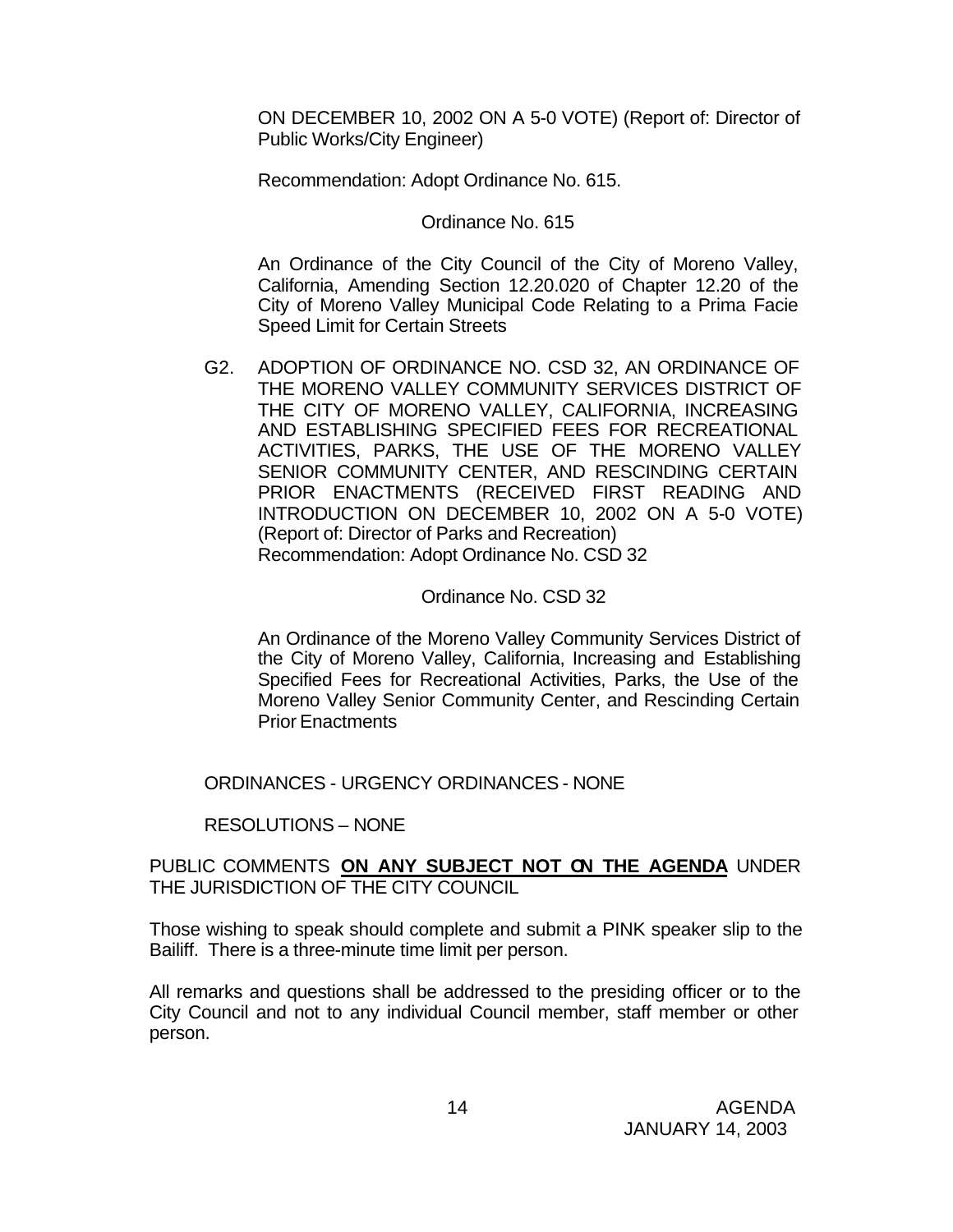### **CLOSING COMMENTS AND/OR REPORTS OF THE CITY COUNCIL, COMMUNITY SERVICES DISTRICT, OR COMMUNITY REDEVELOPMENT AGENCY**

## **CLOSED SESSION**

### **PUBLIC COMMENTS ON CLOSED SESSION ITEMS**

A Closed Session of the City Council, Community Services District and Community Redevelopment Agency of the City of Moreno Valley will be held in the Finance Conference Room, Second Floor, City Hall. The City Council will meet in Closed Session to confer with its legal counsel regarding the following matter(s) and any additional matter(s) publicly and orally announced by the City Attorney in the Council Chamber at the time of convening the Closed Session.

## • **PUBLIC COMMENTS ON MATTERS ON THE CLOSED SESSION AGENDA UNDER THE JURISDICTION OF THE CITY COUNCIL**

There is a three-minute time limit per person. Please complete and submit a LAVENDER speaker slip to the City Clerk.

All remarks and questions shall be addressed to the presiding officer or to the City Council and not to any individual Council member, staff member or other person.

The Closed Session will be held pursuant to Government Code:

- 1) SECTION 54956.9(a) CONFERENCE WITH LEGAL COUNSEL EXISTING LITIGATION
	- a) Case: *City of Moreno Valley v. Karen Smith Schuler, Marvin Schuler* Court: Riverside Superior Court Case No.: RIC 378953
	- b) Case: *City of Moreno Valley v. David Lerma* **Riverside Superior Court** Case No.: RIC 346259
- 2) SECTION 54956.9(b)(1) CONFERENCE WITH LEGAL COUNSEL SIGNIFICANT EXPOSURE TO LITIGATION Number of Cases: -2-
- 3) SECTION 54956.9(c) CONFERENCE WITH LEGAL COUNSEL INITIATION OF LITIGATION Number of Cases: -2-